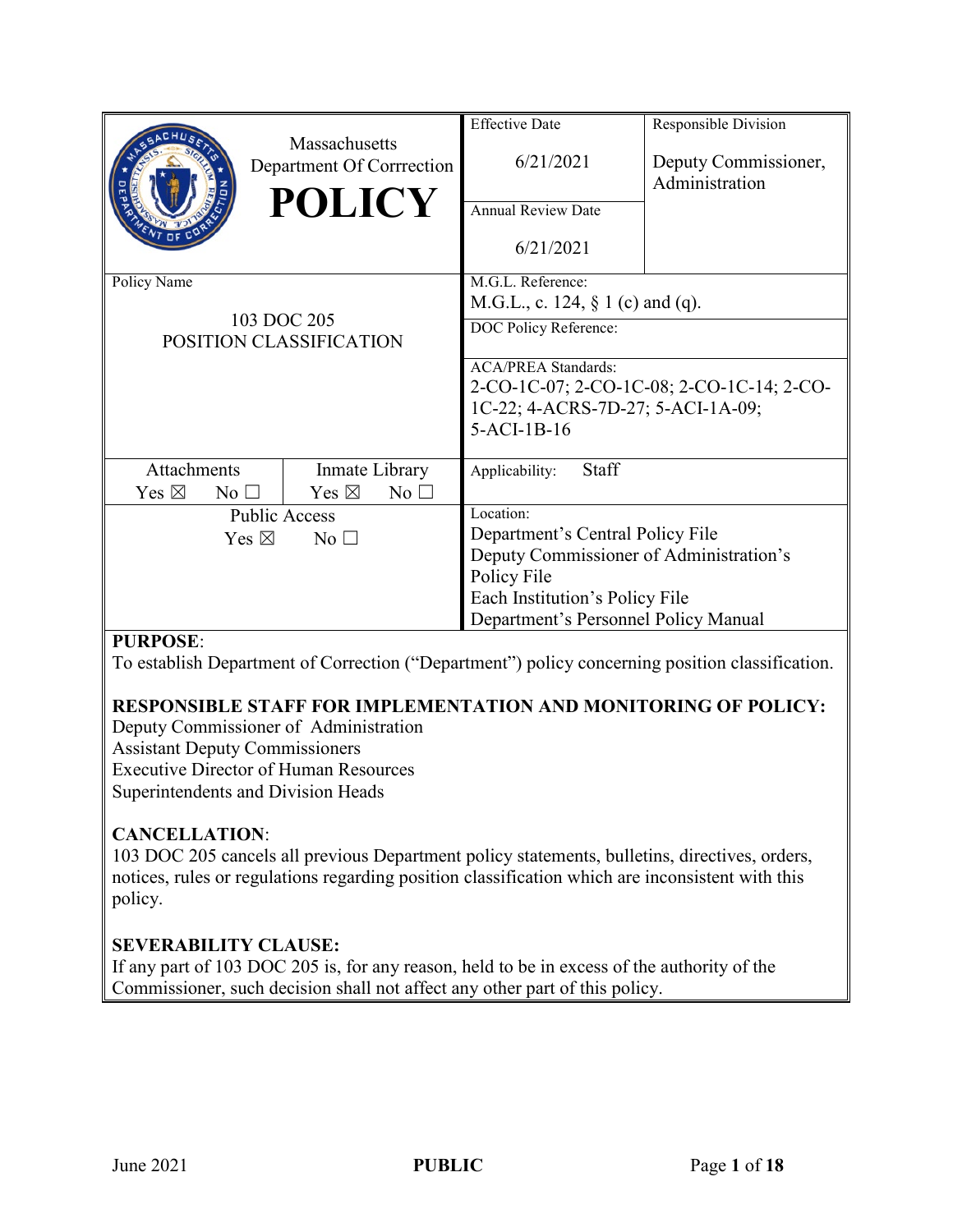# **TABLE OF CONTENTS**

| 205.01 | Definitions                                                     | 3              |
|--------|-----------------------------------------------------------------|----------------|
| 205.02 | General Policy on Position Classification                       | 4              |
| 205.03 | Experience and Education Substitutes for Position Qualification | $\overline{4}$ |
| 205.04 | Decentralization and Delegation                                 | 5              |
| 205.05 | The Management Classification Plan                              | 6              |
| 205.06 | The Study of Non-Management Positions                           | 7              |
| 205.07 | <b>Classification Maintenance and Appeals System</b>            | $\tau$         |

# **ATTACHMENTS**

| Attachment A | Position Description, Form 30 |  |
|--------------|-------------------------------|--|
| Attachment B | Management Questionnaire      |  |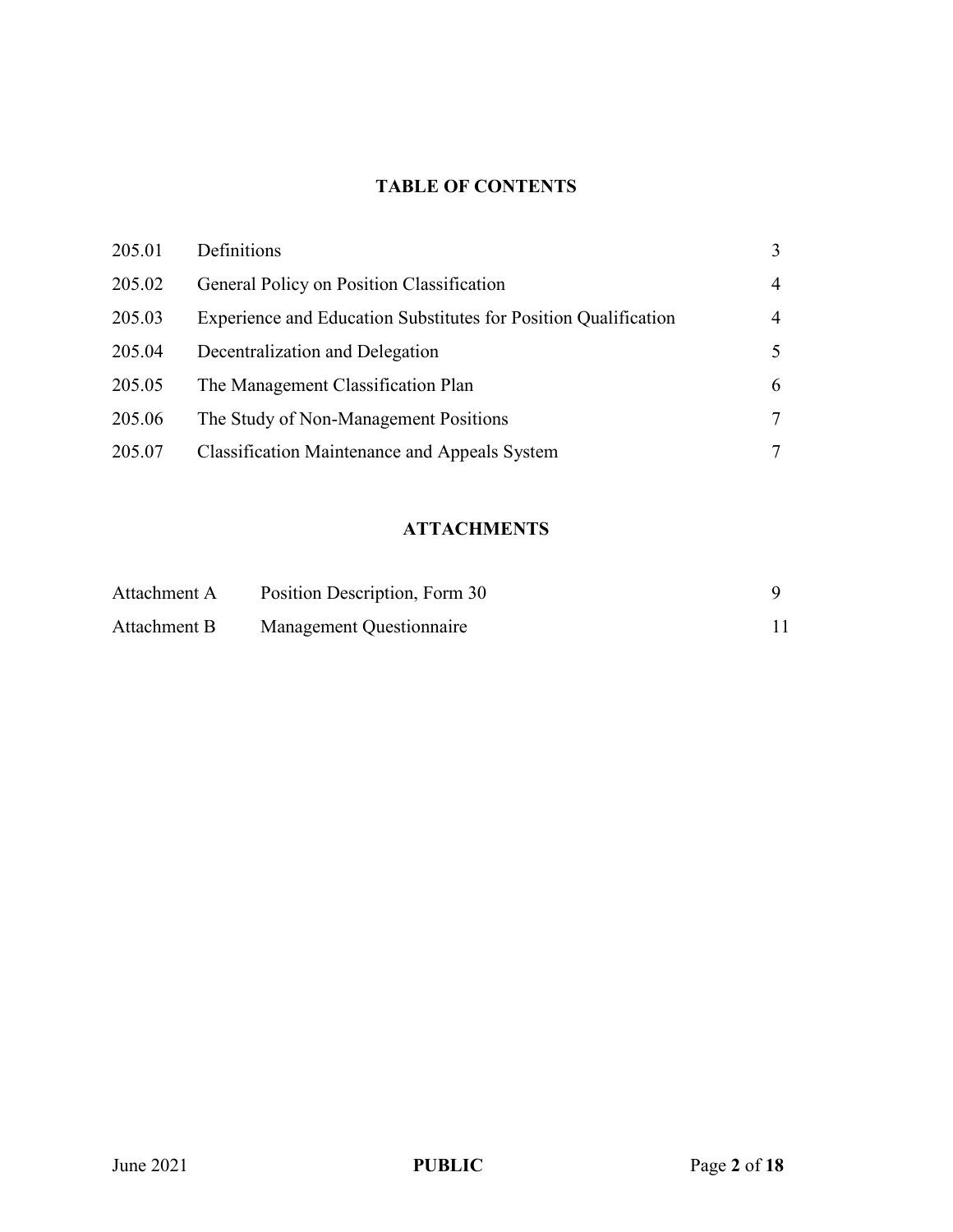#### **205.01 DEFINITIONS**

Appointing Authority: The Commissioner of Correction.

Chief Human Resources Officer: The personnel administrator of the Human Resources Division within the Executive Office for Administration and Finance.

Class: A group of positions forming part of the classified service of the Commonwealth established by M.G.L. c. 30 §§ 45 to 50, inclusive and sufficiently similar in respect to duties and responsibilities that the same descriptive title may be used to designate all positions allocated to the class, the same general entrance qualifications may be required of incumbents of positions in the class, the same general tests of fitness may be used to choose qualified employees, and the same schedule of pay may be made to apply under the same or substantially the same employment conditions.

Class Specification: An official description of the characteristics, duties, responsibilities and qualification requirements of a class.

Classification Plan: All classes that have been established for an agency, and the procedures utilized to maintain the plan and specification maintenance.

Collective Bargaining Agreement: The contract which applies to an employee's bargaining unit.

Collective Bargaining Unit: One (1) of eleven (11) statewide units, established by the Commonwealth's Labor Relations Commissioner, into which state employees with similar work responsibilities/related job functions represented by a union are grouped for purposes of collective bargaining.

Commissioner of Correction: Administrative head of the Department with duties and responsibilities as set forth in M.G.L. c. 124 § 1.

Management Employee: An employee so designated in accordance with the provisions of M.G.L., c. 150E who (a) participates to a substantial degree in formulating or determining policy, or (b) assists to a substantial degree in preparation for the conduct of collective bargaining, or (c) has substantial responsibility, not initially in effect, in the administration of collective bargaining agreements or in Personnel Administration. A management employee is not included in a bargaining unit.

Occupational Group: A job group into which related non-management position classes were placed for purposes of the Statewide Classification Study. For example, Occupational Group 01 - Police, Guard and Correctional Institution Management included such titles as Correction Officer, Senior Correction Officer and Supervising Correction Officer (now Correction Officer I, II and III).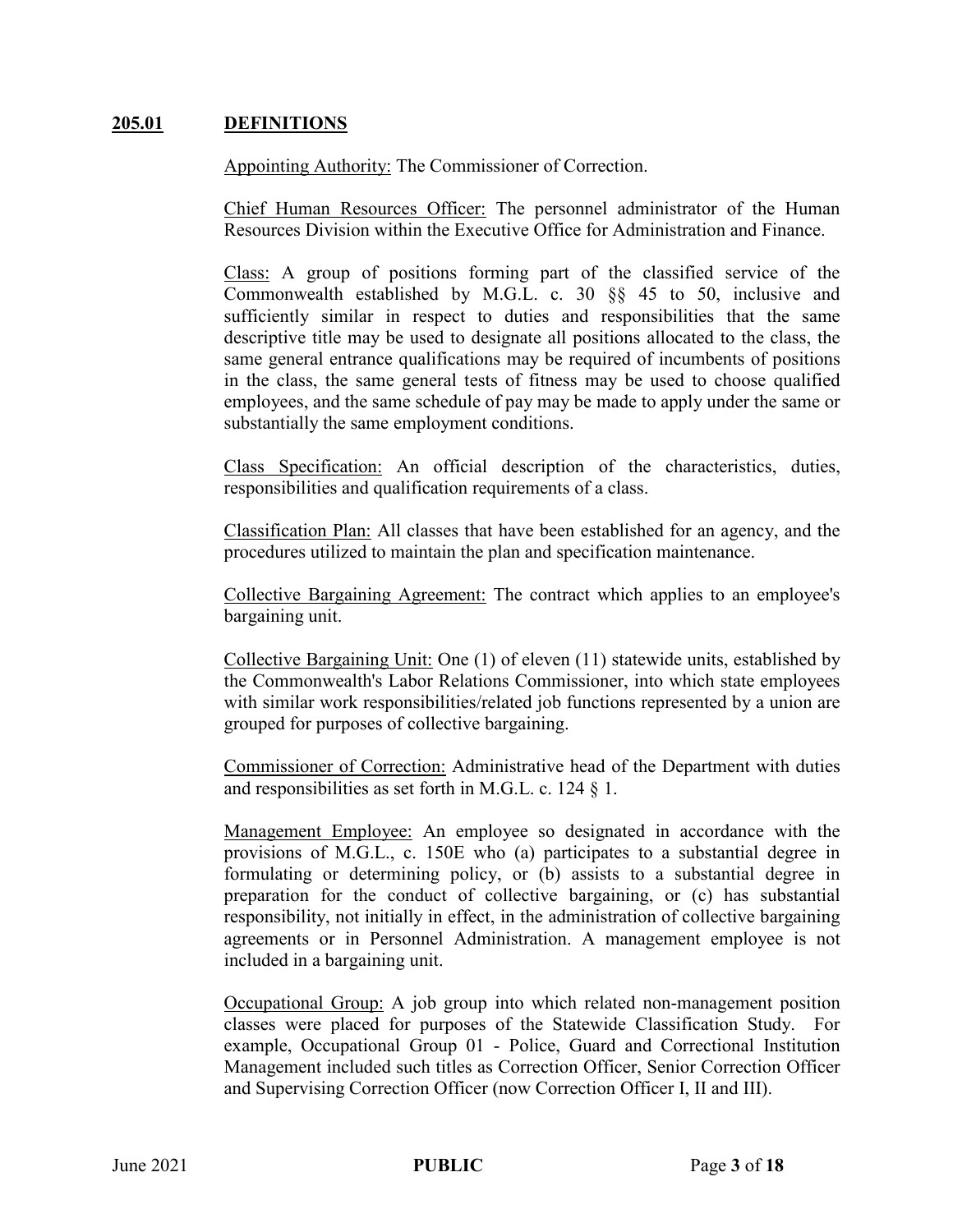Specification: a description of the characteristic duties and requirements of a single class.

### **205.02 GENERAL POLICY ON POSITION CLASSIFICATION**

- 1. Pursuant to M.G.L., c. 30, § 45(1) the Commonwealth's Chief Human Resources Officer is required to classify all positions in state government with the exception of those positions specifically exempted by said section.
- 2. This classification process involves the following functions, which are performed by the Chief Human Resources Officer:
	- a. He/she/they must ascertain and record the duties, responsibilities, organizational relationships and qualifications for and other significant characteristics of each position.
	- b. He/she/they must group into single classes all such, regardless of agency or geographical location, which are substantially alike in the duties, responsibilities, organizational relationships, qualifications, and other significant characteristics.
	- c. For each class he/she/they must establish specifications which shall include (i) an appropriate descriptive title and code number for the class, which shall be the official title of all positions in the class and shall be set forth on all payrolls by name or code, and (ii) the common features of the duties, responsibilities and organizational relationships of, qualifications for, and other significant characteristics of all offices and positions in the class.
	- d. He/she/they may periodically establish new position classes and alter, divide, combine or abolish existing classes.
- 3. All job specifications established by the Chief Human Resources Officer are open to public inspection in the files of the Massachusetts Human Resources Division (HRD). In addition, he/she/they must furnish each appointing authority (e.g., Commissioner of Correction) with copies of such specifications for all positions in his/her/their agency.

#### **205.03 EXPERIENCE AND EDUCATION SUBSTITUTES FOR POSITION QUALIFICATION**

1. Pursuant to M.G.L., c. 31, § 21 the Chief Human Resources Officer "...may establish educational requirements and alternatives thereto, in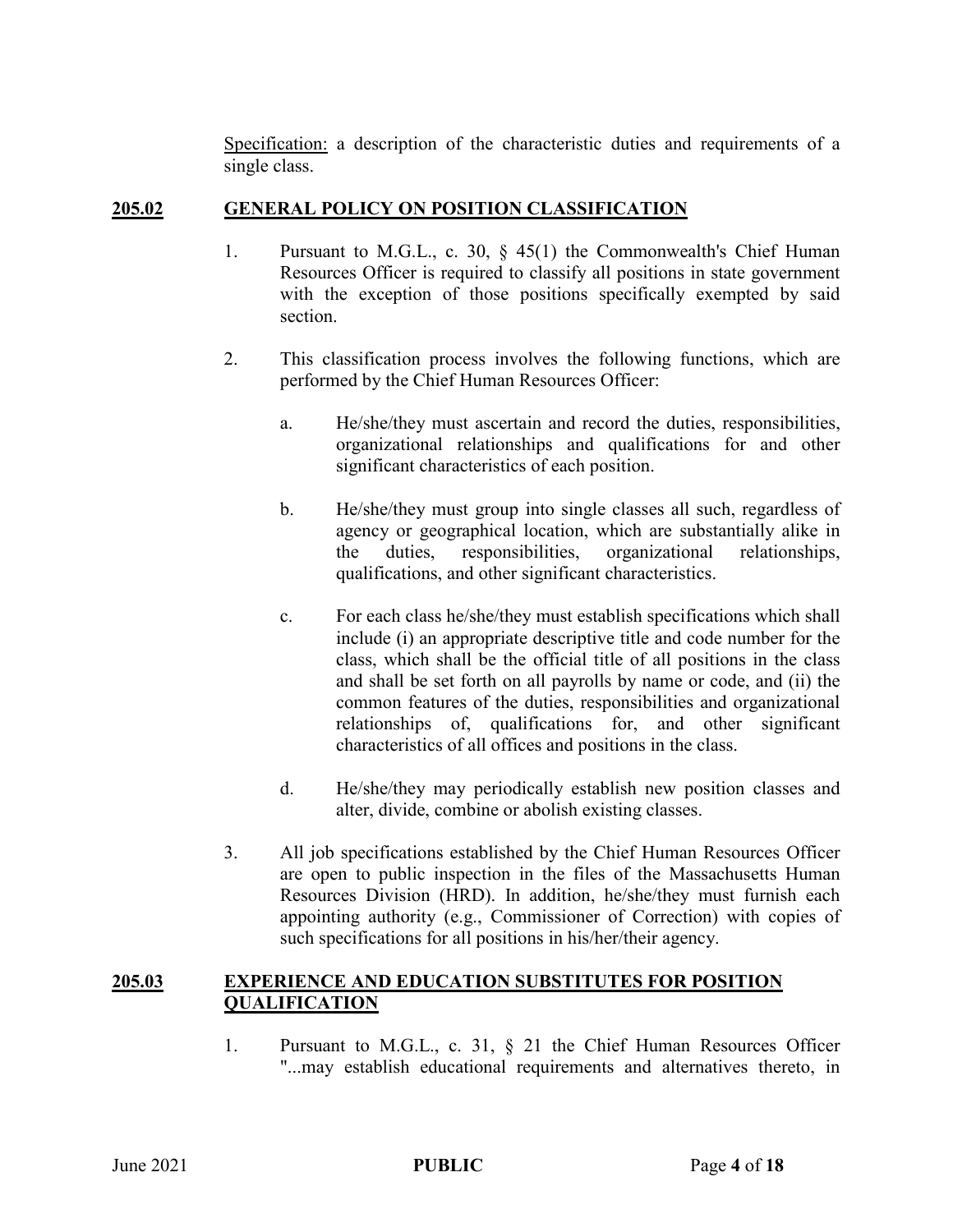addition to the education requirements established by statute, as prerequisites for appointment to any civil service position...."

2. Based on the foregoing, the Chief Human Resources Officer has established written experience and education substitutes for many, although not all, positions subject to his/her/their jurisdiction.

### **205.04 DECENTRALIZATION AND DELEGATION**

- 1. Decentralization and delegation is the Commonwealth's two-part classification program.
- 2. Decentralization provides a process by which state agencies such as the Department may fulfill their responsibility for keeping the state's classification plan current. The process includes the following:
	- a. The development and maintenance of agency organization charts.
	- b. The development and maintenance of position descriptions containing current and accurate information relative to the duties of all positions in the agency. These position descriptions consist of the following:
		- i. Position Description, Form 30 for all non-management positions (see Attachment A).
		- ii. Management Questionnaires (MQs), effective December 3, 1998, for new management functions; management positions that have never been evaluated; management positions for which there are no previous Management Position Description Questionnaires ("MPDQ") or evaluation scores; or management positions that have undergone considerable significant changes (see Attachment B).
	- c. The periodic and systematic review of jobs by agency supervisors and Division of Human Resources (DHR) staff members in order to identify any significant changes in jobs, which may impact on proper position classification.
	- d. The making of recommendations to the HRD regarding the proper classification of positions in which changes have occurred.
- 3. Delegation is a program under which certain personnel functions, which previously required the prior approval of the HRD (e.g., in lieu appointments, staffing changes, approving professional and management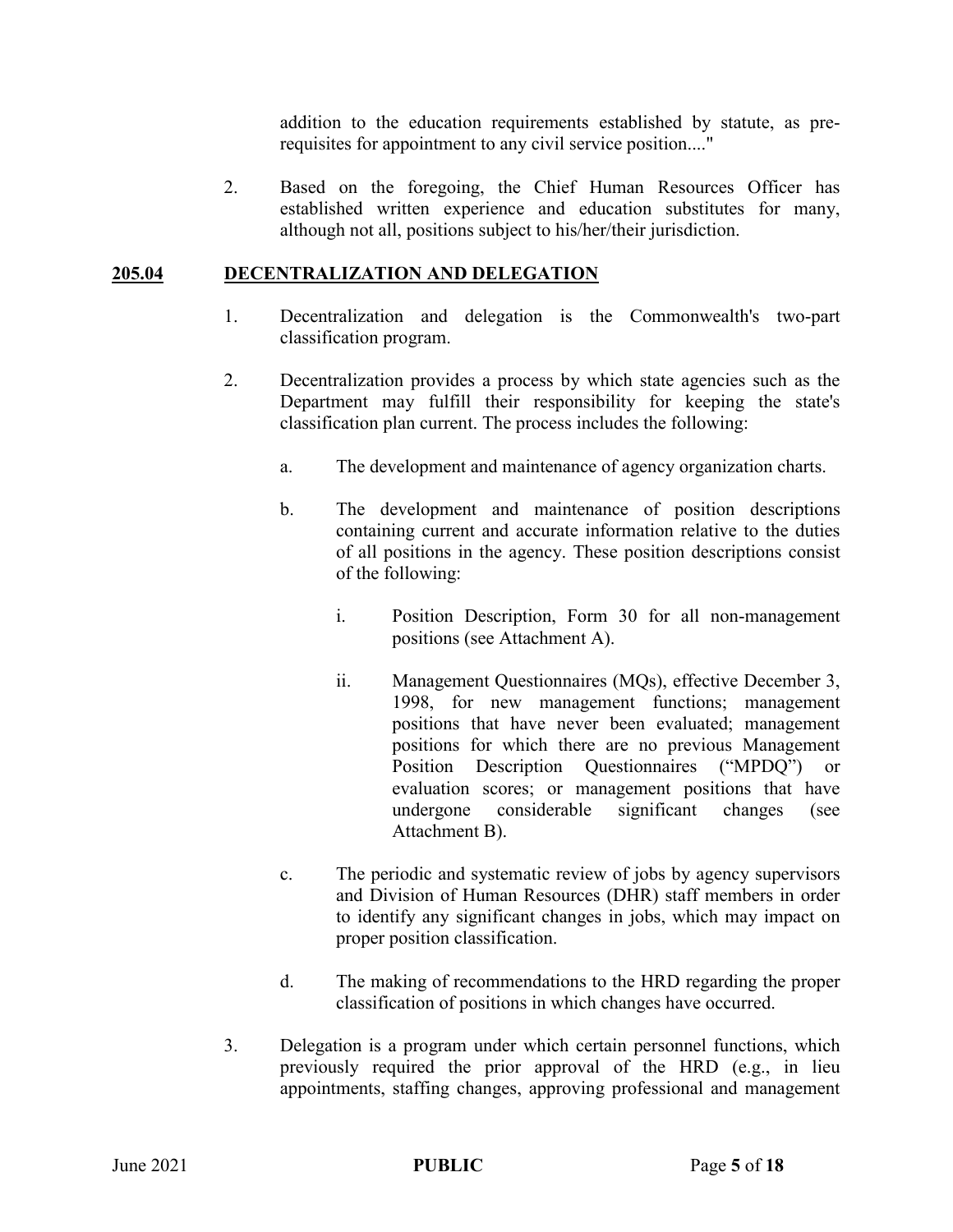recruitment rates, classification maintenance actions, and classification appeals), are delegated to state agencies. Delegation provides state agencies with greater flexibility in making personnel decisions.

### **205.05 THE MANAGEMENT CLASSIFICATION PLAN**

- 1. HRD initiated a Statewide Classification Study of all positions under its jurisdiction in 1976. Among the objectives of this study were the following:
	- a. The proper position classification of employees.
	- b. The determination of the appropriate knowledge, skills, abilities and minimum entrance requirements for each class of positions.
- 2. One phase of this study was a study of all management positions. This study was completed by HRD and Hay Associates, a private consulting firm.
- 3. The study was conducted using the Management Position Questionnaire (replaced by the MPDQ, effective February 8, 1989), which had to be completed by each employee in a management position. Individual questionnaires were then subjected to a committee-based job content evaluation procedure undertaken in conjunction with Hay Associates.
- 4. On the basis of this evaluation procedure all management employees were reclassified into forty-eight (48) new position titles in the following four new job groupings:
	- a. Administrator I XII.
	- b. Fiscal Officer I XII.
	- c. Program Manager I XII.
	- d. Program Manager Specialist I XII.
- 5. Provision was also made for salary increases (The Management Pay Plan) based on the relative competitiveness with other northeastern state governments and consistent with collective bargaining agreements for non-management employees.

It should be noted that these increases were based in part on annual compensation studies conducted by Hay Associates.

6. HRD has the responsibility to conduct annual management salary surveys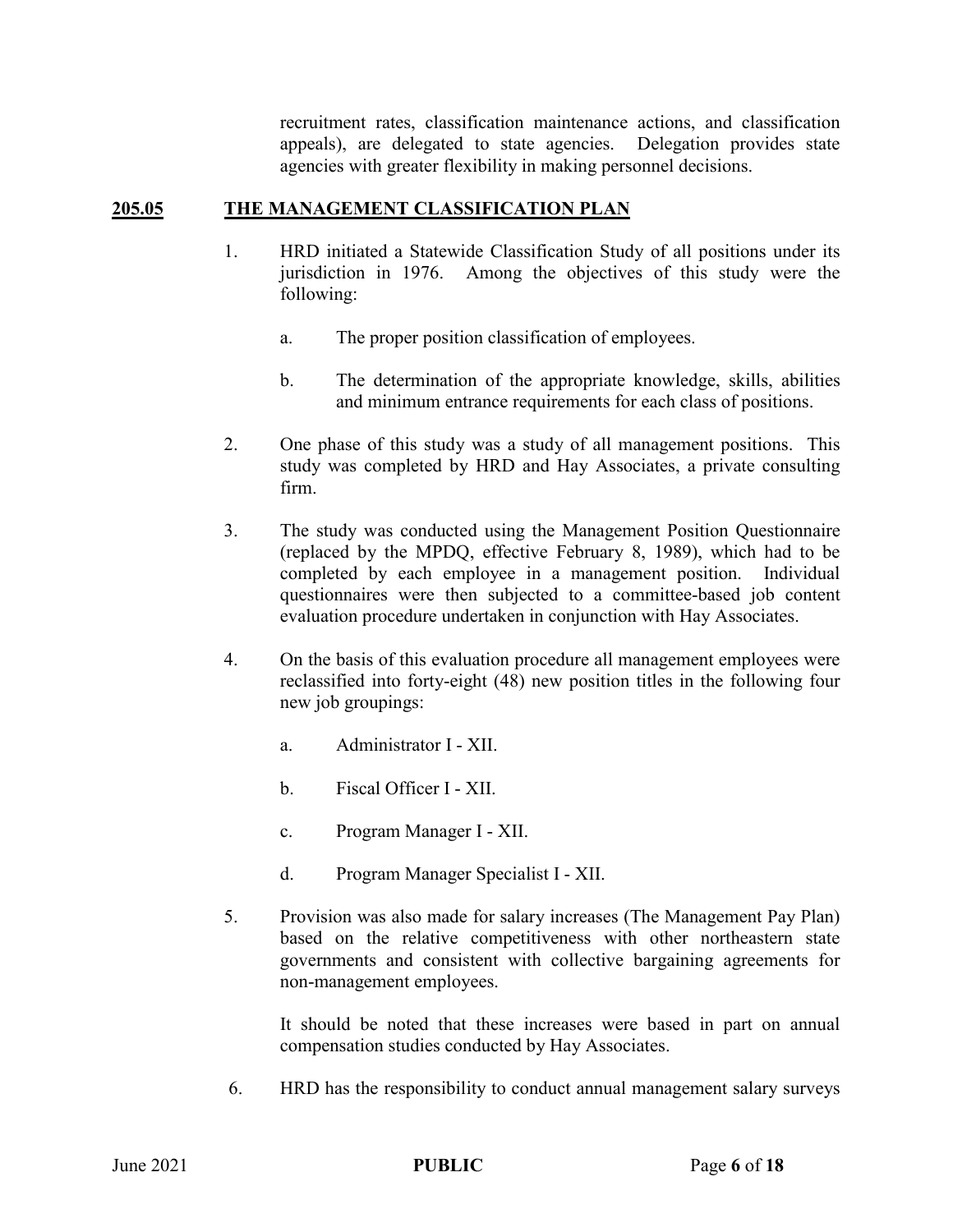and make appropriate salary recommendations to the Governor.

#### **205.06 THE STUDY OF NON-MANAGEMENT POSITIONS**

- 1. The other phase of the Statewide Classification Study was the study of all non-management positions. This phase involved a study of 1600 position classes and was based on the evaluation of questionnaires, which were developed for each of fifty-two (52) occupational groups into which the classes were placed. The questionnaires were based on interviews with a cross section of employees in each classification title included in each occupational group.
- 2. Analysis of employees' responses to the questionnaires resulted in the establishment of 781 new position classes into which employees were recommended to be placed. New job specifications were also developed for each class.
- 3. The non-management classification plan was implemented via collective bargaining.

#### **205.07 CLASSIFICATION MAINTENANCE AND APPEALS SYSTEM**

- 1. HRD has established via the promulgation of Personnel Instruction MS 019, a classification maintenance and appeals system for management and non-management positions.
- 2. The classification maintenance portion of the system provides a mechanism by which a state agency such as the Department can request the following:
	- a. Utilizing the MQ, a review of the job content of an existing management position for the purpose of determining the appropriateness of its placement in the Commonwealth's management classification and compensation system, or the job content of a new management position for the purpose of determining its initial placement in said system.
	- b. Utilizing the Position Description, Form 30, a review of the job content of a non-management position for the purpose of determining the appropriateness of the position's placement in the Commonwealth's classification system.
- 3. The appeals portion of the system provides a mechanism by which a management or non-management employee can appeal the appropriateness of his/her/their position classification. Review of the content of the MQ for management employees and Position Description,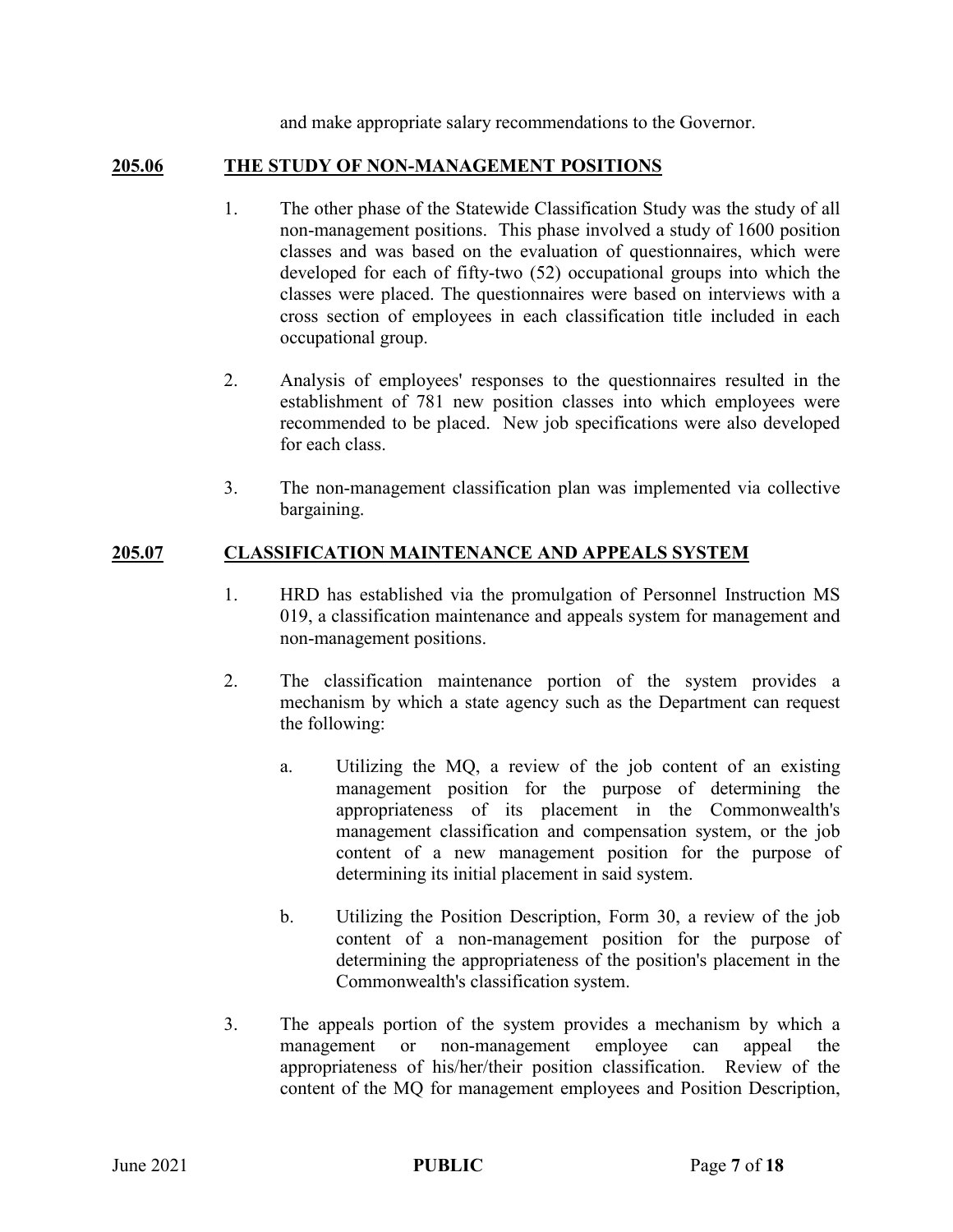Form 30 for non-management employees plays a major role in determining the appropriateness of an appellant's position classification.

4. Personnel Instruction MS 019, which is available in the DHR, may be consulted for additional information. information.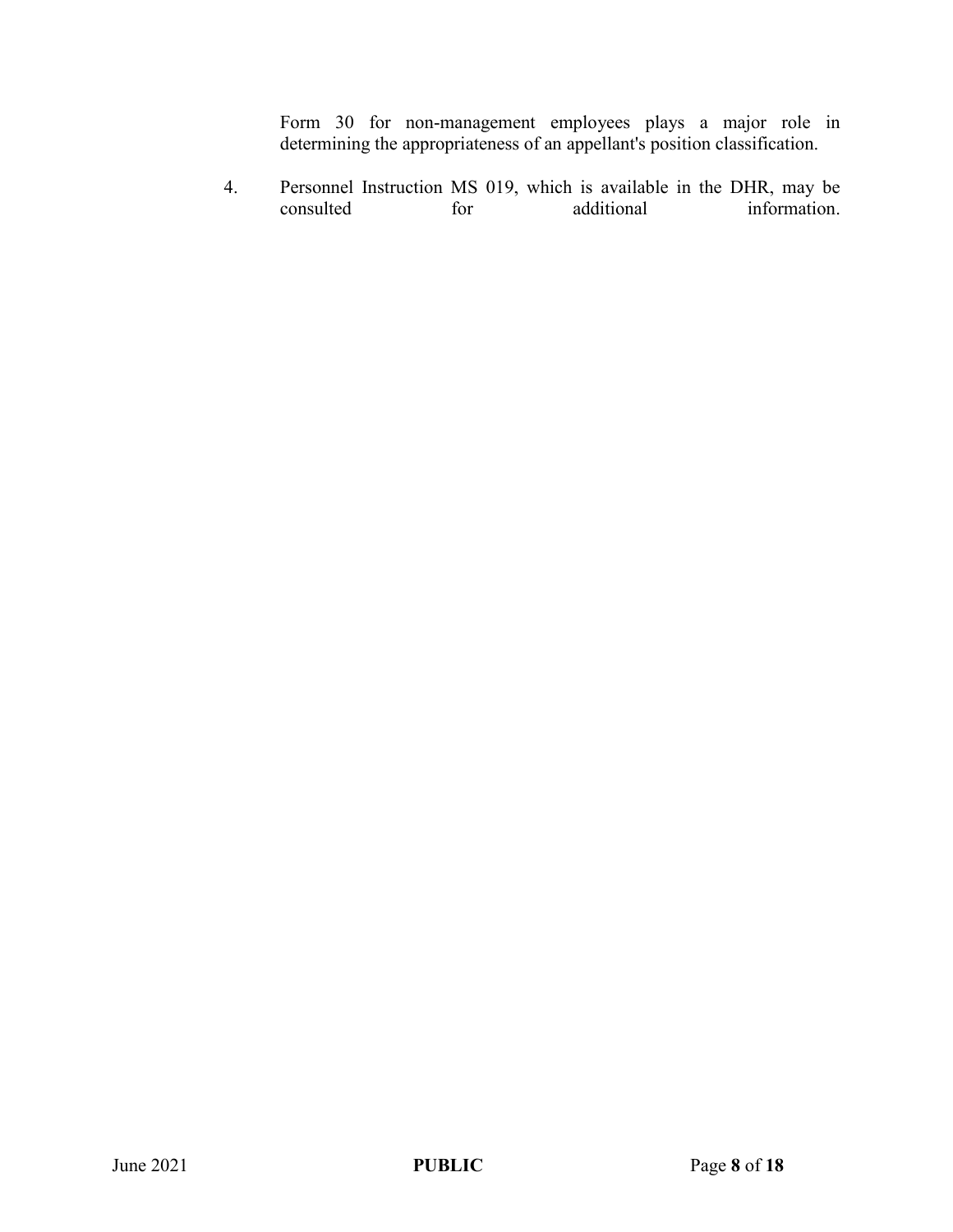# Attachment A

| POSITION DESCRIPTION, Form 30<br>Commonwealth of Massachusetts                            |              |                 | JOB TITLE CODE |  |               |
|-------------------------------------------------------------------------------------------|--------------|-----------------|----------------|--|---------------|
| 1. POSITION TITLE                                                                         |              | AGENCY          |                |  |               |
| 2. ACCOUNT/AGENCY CODE                                                                    | POSITION NO. |                 | SALARY         |  | DATE PREPARED |
| 3. GENERAL STATEMENT OF DUTIES AND RESPONSIBILITIES                                       |              |                 |                |  |               |
| 4. SUPERVISION RECEIVED (Name and title of person from whom incumbent receives direction) |              |                 |                |  |               |
| 5A. DIRECT REPORTING STAFF                                                                |              | 5B. THEIR STAFF |                |  |               |
| 6. DETAILED STATEMENT OF DUTIES AND RESPONSIBILITIES                                      |              | (over)          |                |  |               |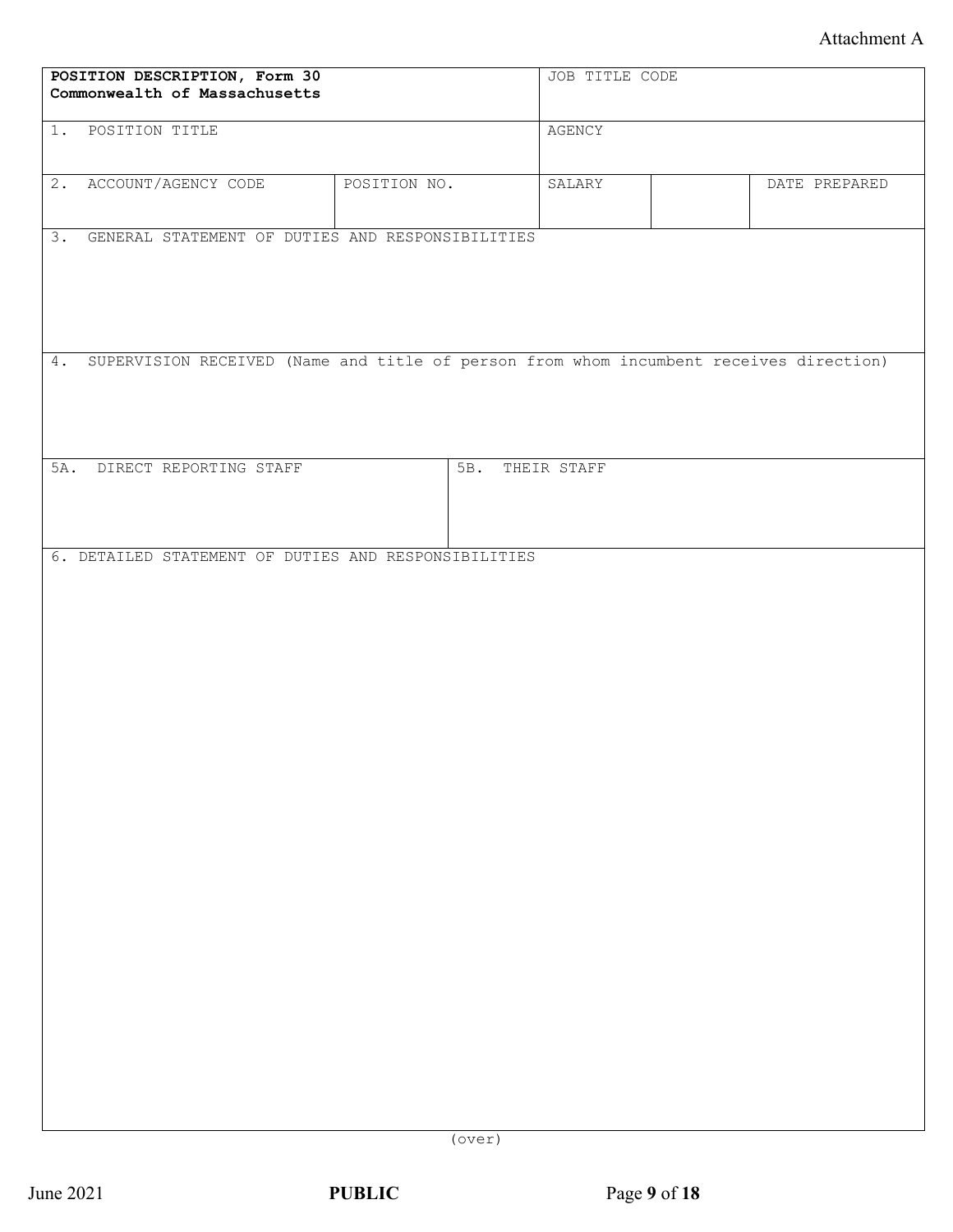|           | SIGNATURE OF INCUMBENT |  |
|-----------|------------------------|--|
|           |                        |  |
|           |                        |  |
|           |                        |  |
|           |                        |  |
|           |                        |  |
|           |                        |  |
|           |                        |  |
| June 2021 |                        |  |
|           |                        |  |
|           |                        |  |
|           |                        |  |
|           |                        |  |

| +D+<br>. | יי<br>L | ומ |  |
|----------|---------|----|--|
|----------|---------|----|--|

)<br>DATE SIGNATURE OF SUPERVISOR DATE

SIGNATURE OF APPOINTING AUTHORITY TITLE THE TITLE

8. QUALIFICATIONS ACQUIRED ON JOB (List knowledge's, skills, abilities)

7. QUALIFICATIONS REQUIRED AT HIRE (List knowledges, skills, abilities)

9. MINIMUM ENTRANCE REQUIRMENTS

10. LICENSE AND/OR CERTIFICATION REQUIRMENTS

REMARKS:

AGENCY PREPARED BY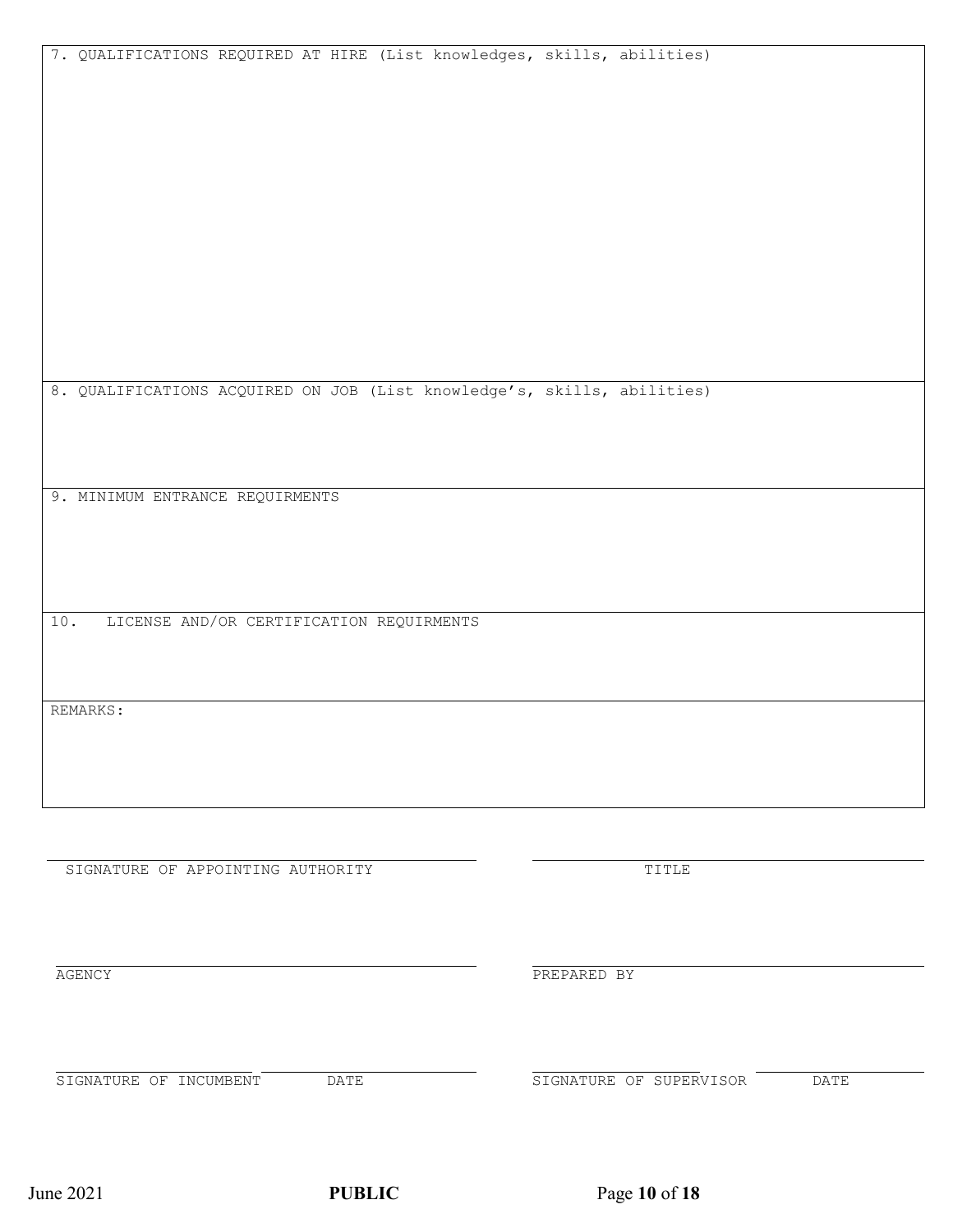### **COMMONWEALTH OF MASSACHUSETTS HUMAN RESOURCES DIVISION MANAGEMENT QUESTIONNAIRE (MQ)**

**To be used for: a new managerial function; a managerial position that has never been evaluated; a managerial position for which there is no previous MQ or evaluation score; or, a managerial position which has undergone considerable significant change.**

| To be completed by incumbent and supervisor |                                                                                                        |
|---------------------------------------------|--------------------------------------------------------------------------------------------------------|
| Your Name: _______________________          | Your Official Title: <u>______________________</u><br>Your Supervisor's Name: Your Supervisor's Title: |
|                                             | Your Supervisor's Signature:<br>Date: ________________________                                         |
|                                             | The effective date of the new evaluation will be the Sunday preceding the date that HRD                |

*receives complete documentation. Please attach MPRS forms for both current and prior fiscal years.*

| To be completed by Agency HR Department: |                           |
|------------------------------------------|---------------------------|
| <b>Maintenance Request</b>               | Individual Appeal Request |
| <b>Appropriation Number:</b>             | <b>Position Number:</b>   |
| <b>Functional Title:</b>                 |                           |
| <b>Current Management Grade Level:</b>   | Requested Grade Level:    |
|                                          |                           |
| <b>Contact Person:</b>                   | Telephone: ______________ |
| E-mail address:                          | Fax: ___                  |
|                                          |                           |
|                                          |                           |

**To be completed by HRD: Date Received: Evaluation Date:**

# **1. POSITION SUMMARY**

Briefly summarize what you do and describe how what you do contributes to your agency' s mission.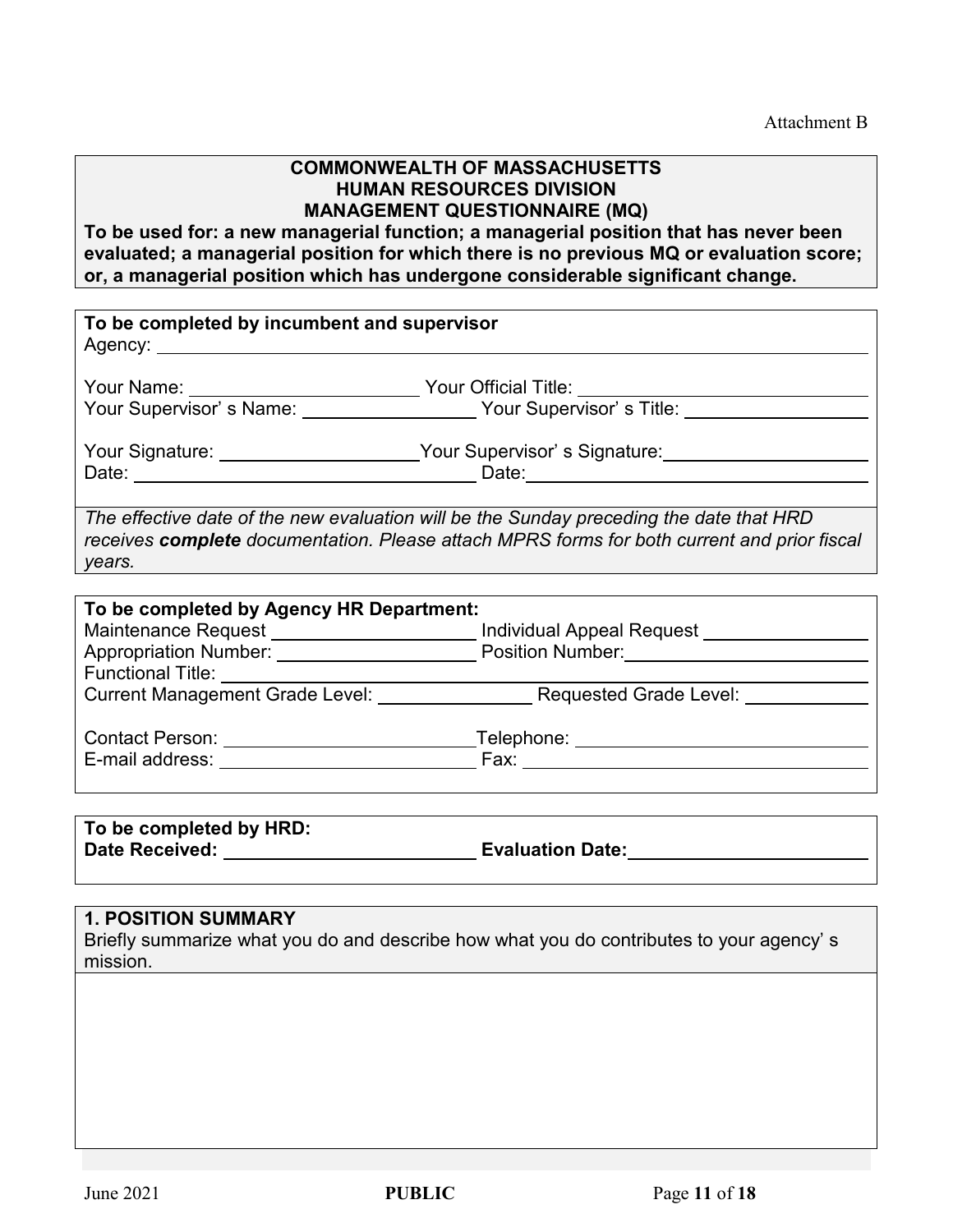| 2. MAJOR RESPONSIBILITY AREAS                                                                  |
|------------------------------------------------------------------------------------------------|
| In the boxes below, in order of importance, (most important first) list brief statements which |
| describe what you do. In the right-hand column, list the percentage of your time spent on      |
| these tasks. (Total percentage should equal 100%.)                                             |
|                                                                                                |

| What do you do?               | Percentage of Time |
|-------------------------------|--------------------|
| 1.                            |                    |
| 2.                            |                    |
| 3.                            |                    |
| 4.                            |                    |
| 5.                            |                    |
| 6. Other duties, as assigned. |                    |

# **3. PRINCIPAL PROBLEMS AND CHALLENGES**

Describe the most difficult or complex problems and the major challenges you face in performing your job. Describe only those which are the most critical to fulfilling the major responsibilities noted in Section 2. (Give specific examples).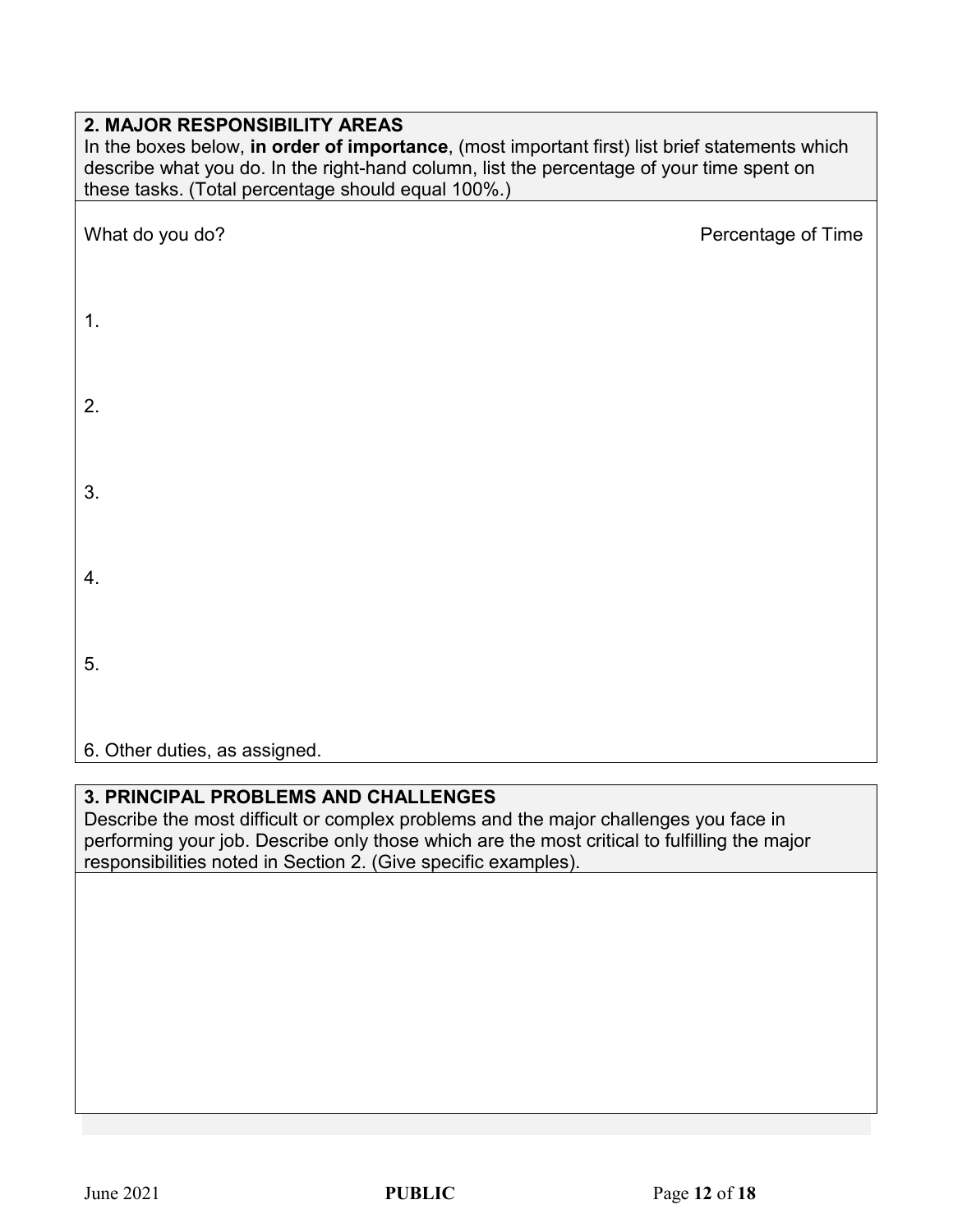## **4. DECISION MAKING AUTHORITY**

Please give examples of decisions you are expected to make, recommendations you are expected to propose and decisions/recommendations that you delegate to your staff.

## **DECISIONS YOU MAKE**

## **RECOMMENDATIONS YOU PROPOSE**

# **DECISIONS THAT YOU DELEGATE TO STAFF**

### **5. SUPERVISION EXERCISED**

Please list the titles and functions of your direct reporting staff. List the number of employees in each of your reporting staff' s units.

Titles **Function** Function **No. of Employees**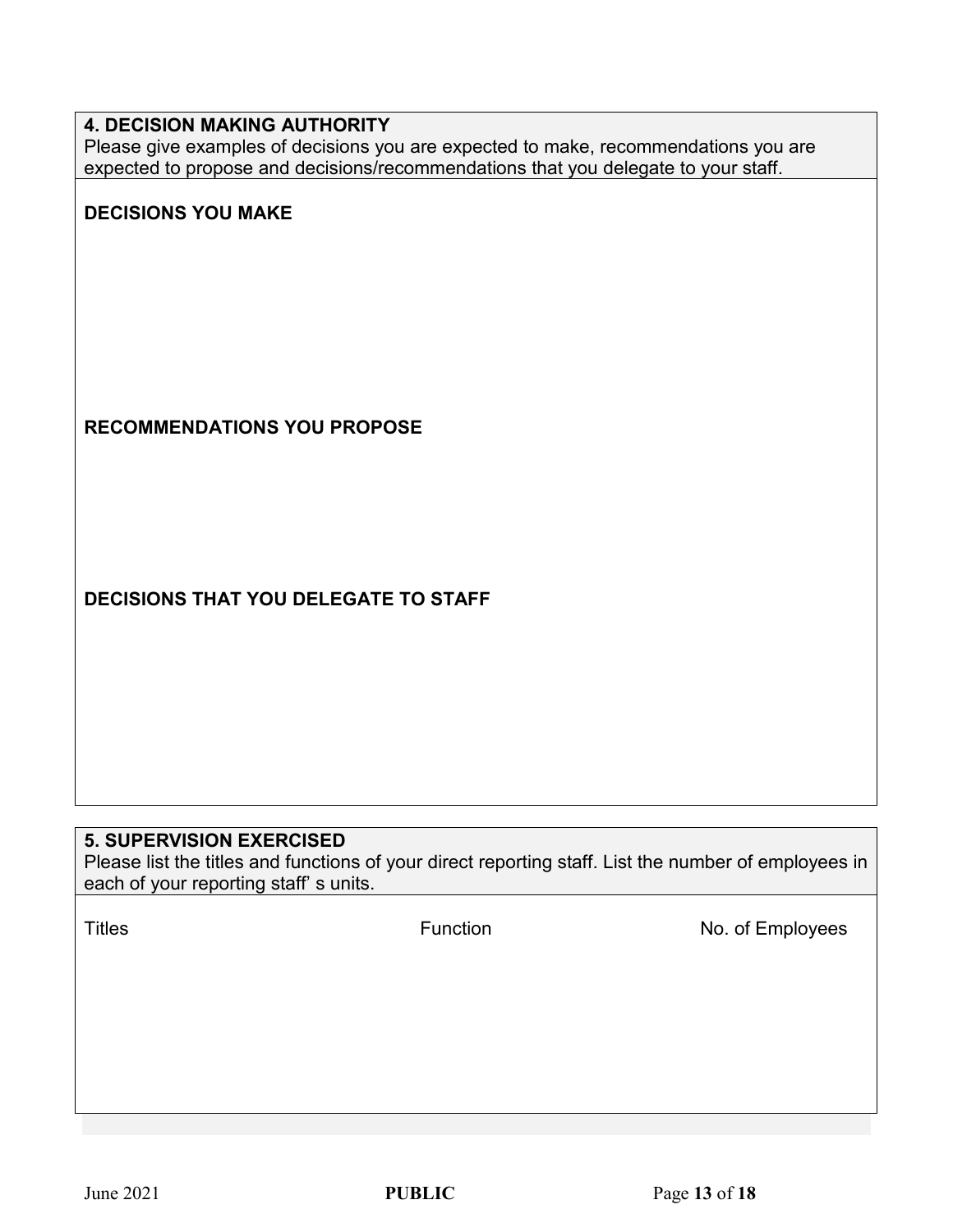# **6. DIRECTION, GUIDANCE AND SUPPORT RECEIVED**

What is the nature of the direction, guidance and support which others in the organization provide you to ensure the achievement of your objectives? What positions (other than your direct supervisor) functionally review the quality of work you perform and what is the nature of that review?

# **7. WORKING RELATIONSHIPS**

List the titles of individuals, departments and organizations over which you have functional supervision , or, with which you have the most frequent contact. Include contacts both inside and outside the agency. Briefly describe the nature or purpose of these contacts.

# **8. SERVICE DELIVERY**

Please describe the nature of your contacts with clients, patients, inmates, residents, constituents or the general public. Please describe the general physical and psycho-social condition of those individual for whom you provide services.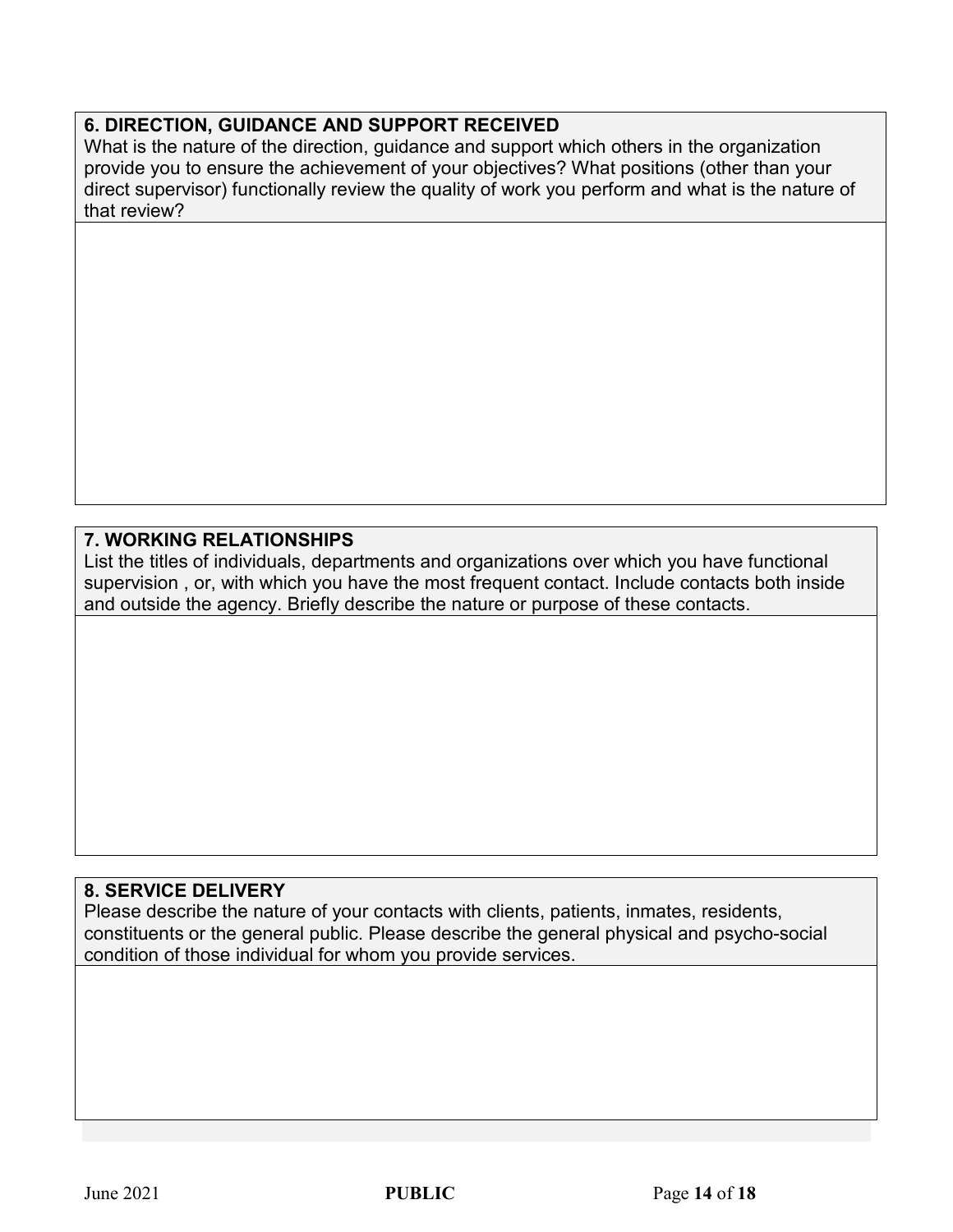| <b>9. DIMENSIONS</b><br>List all significant statistical data that will provide an indication of the size of the area upon<br>which your position has impact. Use annual figures for current fiscal year. |    |                                   |  |  |
|-----------------------------------------------------------------------------------------------------------------------------------------------------------------------------------------------------------|----|-----------------------------------|--|--|
| <b>Annual Agency/Department Budget:</b>                                                                                                                                                                   | \$ | FY:                               |  |  |
| <b>Annual Budget Dollars You Directly Manage: \$</b><br>Explain:                                                                                                                                          |    |                                   |  |  |
| <b>Annual Budget Dollars You Indirectly Manage: \$</b>                                                                                                                                                    |    |                                   |  |  |
| Check block(s) and show total dollar amounts for each applicable category:                                                                                                                                |    |                                   |  |  |
| Flow Through Program Dollars:<br>Explain:                                                                                                                                                                 | \$ | Dollars Regulated: \$<br>Explain: |  |  |
| Benefits Disbursed: \$<br>Explain:                                                                                                                                                                        |    | Other: \$<br>Explain:             |  |  |

# **10. PREFERRED QUALIFICATIONS**

# **A. Knowledge, Skills and Abilities**

Describe the critical and typical knowledge, skills and abilities you believe are necessary to perform this job at a minimally acceptable level of competence.

# **B. Experience Necessary**

If you were selecting a person to fill this position, what minimum background (experience and/or education) do you believe would be required? Also list any special requirements such as licenses or certificates that incumbents would have to possess at the time of hire.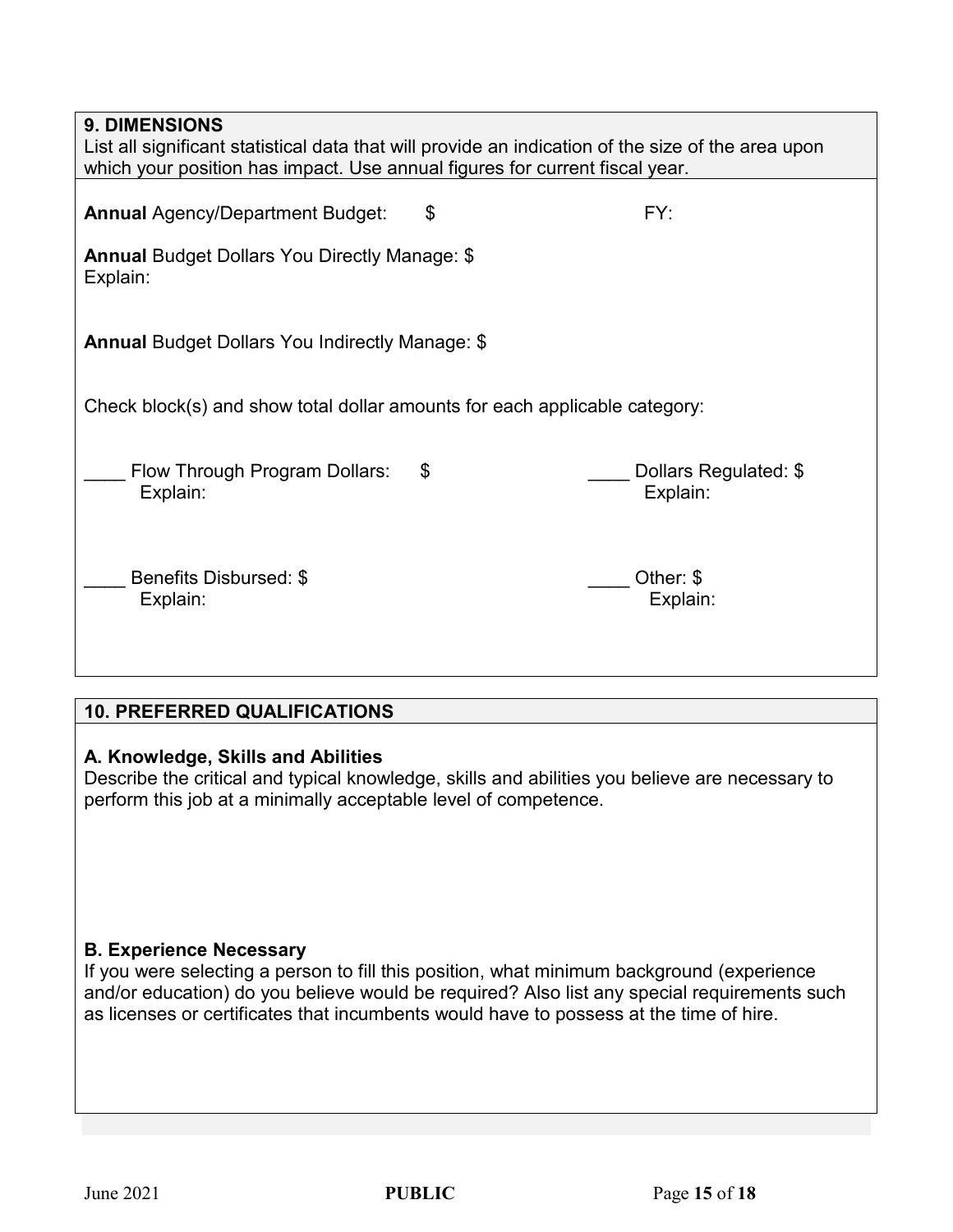## **11. ADDITIONAL INFORMATION**

Briefly, explain any aspect of your position which you feel has not been adequately covered by the previous questions and which you feel is important in understanding your position (use additional paper if necessary). Please attach any work products that you feel are particularly illustrative of your duties and responsibilities.

## **12. FOR SUPERVISOR**

|  | Are the employee's statements in response to all questions complete and accurate? |
|--|-----------------------------------------------------------------------------------|
|--|-----------------------------------------------------------------------------------|

 **\_\_\_\_\_\_\_YES \_\_\_\_\_\_\_\_NO**

If no, please explain.

Supervisor' s signature:\_\_\_\_\_\_\_\_\_\_\_\_\_\_\_\_\_\_\_\_\_\_\_\_\_\_\_\_\_\_\_\_\_\_\_\_\_\_\_\_\_\_\_\_\_\_\_\_\_\_\_\_\_\_\_\_

Date:

HRD - June, 1998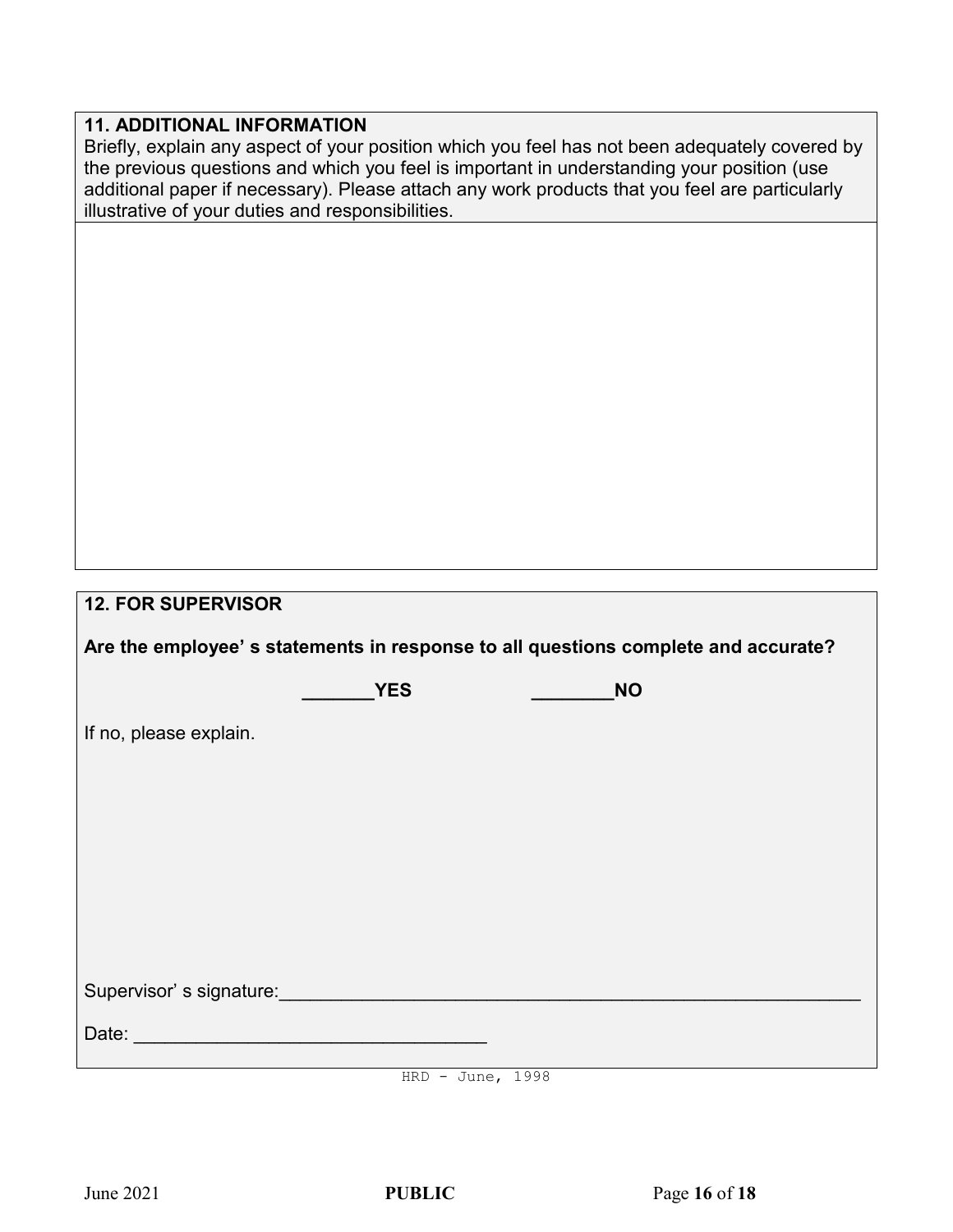### **GUIDE TO COMPLETING THE MANAGEMENT QUESTIONNAIRE (MQ)**

The MQ should be used in evaluating: a new managerial function; a managerial position that has never been evaluated; a managerial position for which there is no previous MQ or evaluation score; or, a managerial position which has undergone considerable significant change.

This Guide is designed to assist you in completing the Management Questionnaire (MQ). The completed Questionnaire will serve as a basis for evaluating your current position. It is extremely important that you describe your position in *clear, concise* language so that someone unfamiliar with your position may understand what you do and how your job fits into your agency's organization.

Please read the MQ completely before filling it out. Please review it with your supervisor so that you both agree on the duties, responsibilities and accountabilities of your position, since both you and your supervisor must sign-off on the questionnaire to indicate agreement with the information supplied.

## **1. POSITION SUMMARY**

Briefly describe the basic purpose/function of your position. Please focus on what you are expected to accomplish over time and the impact you are expected to have on your department's goals, objectives and statutory mandates.

## **2. MAJOR RESPONSIBILITIES**

List, *in order of importance*, the responsibilities of your position and the percentage of your total work time that each requires. Most positions typically involve between four and seven major responsibilities. Try to combine responsibilities into related groups. Please estimate the percentage of time spent on each of these responsibilities. (Total percentage should equal 100%.)

### **3. PRINCIPAL PROBLEMS AND CHALLENGES**

Describe the major challenges/problems you encounter on a regular basis in your position. Examples might include:

- $\Box$  technical complexity of your assignments
- $\square$  multiple ongoing projects with competing deadlines
- $\square$  T types of problems you resolve

This section should correspond to the Major Responsibility Areas you described in Section 2.

# **4. DECISION MAKING AUTHORITY**

Your answer should reflect the extent of authority in your position: the decisions you make, the recommendations you propose, and the decisions you delegate to others. Please provide specific examples.

### **5. SUPERVISION EXERCISED**

List the titles of your direct reporting staff along with their functions and the number of employees for which each staff member has responsibility.

### **HRD - June, 1998**